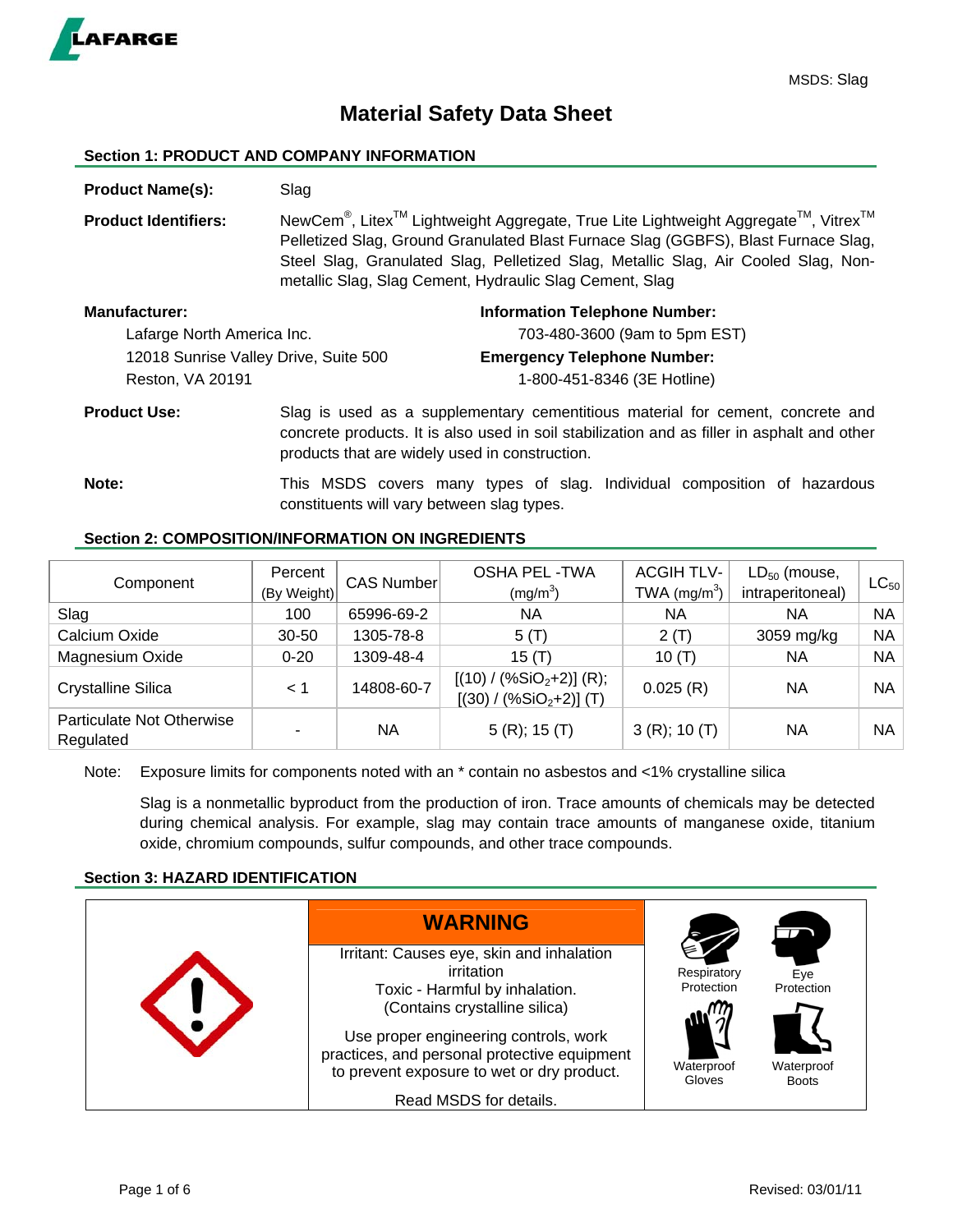

## **Section 3: HAZARD IDENTIFICATION (continued)**

| <b>Emergency Overview:</b>       | Slag is a solid, grey/black or brown/tan, odorless powder. It is not combustible or<br>explosive. A single, short-term exposure to the dry powder presents little or no<br>hazard.                                                                                                                                                              |  |  |
|----------------------------------|-------------------------------------------------------------------------------------------------------------------------------------------------------------------------------------------------------------------------------------------------------------------------------------------------------------------------------------------------|--|--|
| <b>Potential Health Effects:</b> |                                                                                                                                                                                                                                                                                                                                                 |  |  |
| <b>Eye Contact:</b>              | Airborne dust may cause immediate or delayed irritation or inflammation. Eye contact<br>with large amounts of dry powder or with wet slag can cause moderate eye irritation.<br>Eye exposures require immediate first aid to prevent significant damage to the eye.                                                                             |  |  |
| <b>Skin Contact:</b>             | Slag may cause dry skin, discomfort, irritation, and dermatitis.                                                                                                                                                                                                                                                                                |  |  |
| Dermatitis:                      | Slag is capable of causing dermatitis by irritation and allergy. Skin affected by<br>dermatitis may include symptoms such as, redness, itching, rash, scaling, and<br>cracking.                                                                                                                                                                 |  |  |
|                                  | Irritant dermatitis is caused by the physical properties of slag including moisture and<br>abrasion.                                                                                                                                                                                                                                            |  |  |
|                                  | Allergic contact dermatitis is caused by sensitization to hexavalent chromium<br>(chromate) present in slag. The reaction can range from a mild rash to severe skin<br>ulcers. Persons already sensitized may react to the first contact with slag. Others<br>may develop allergic dermatitis after years of repeated contact with slag.        |  |  |
| Inhalation (acute):              | Breathing dust may cause nose, throat or lung irritation, including choking, depending<br>on the degree of exposure.                                                                                                                                                                                                                            |  |  |
| Inhalation (chronic):            | Risk of injury depends on duration and level of exposure.                                                                                                                                                                                                                                                                                       |  |  |
| Silicosis:                       | This product contains crystalline silica. Prolonged or repeated inhalation of respirable<br>crystalline silica from this product can cause silicosis, a seriously disabling and fatal<br>lung disease. See Note to Physicians in Section 4 for further information.                                                                             |  |  |
| Carcinogenicity:                 | Slag is not listed as a carcinogen by IARC or NTP; however, slag contains trace<br>amounts of crystalline silica and hexavalent chromium which are classified by IARC<br>and NTP as known human carcinogens.                                                                                                                                    |  |  |
| Autoimmune<br>Disease:           | Some studies show that exposure to respirable crystalline silica (without silicosis) or<br>that the disease silicosis may be associated with the increased incidence of several<br>autoimmune disorders such as scleroderma (thickening of the skin), systemic lupus<br>erythematosus, rheumatoid arthritis and diseases affecting the kidneys. |  |  |
| Tuberculosis:                    | Silicosis increases the risk of tuberculosis.                                                                                                                                                                                                                                                                                                   |  |  |
| Renal Disease:                   | Some studies show an increased incidence of chronic kidney disease and end-stage<br>renal disease in workers exposed to respirable crystalline silica.                                                                                                                                                                                          |  |  |
| Ingestion:                       | Do not ingest slag. Ingestion of small quantities of slag is not known to be harmful,<br>large quantities can cause distress to the digestive tract.                                                                                                                                                                                            |  |  |
| <b>Medical Conditions</b>        | Individuals with lung disease (e.g. bronchitis, emphysema, COPD, pulmonary<br>Aggravated by Exposure: disease) or sensitivity to hexavalent chromium can be aggravated by exposure.                                                                                                                                                             |  |  |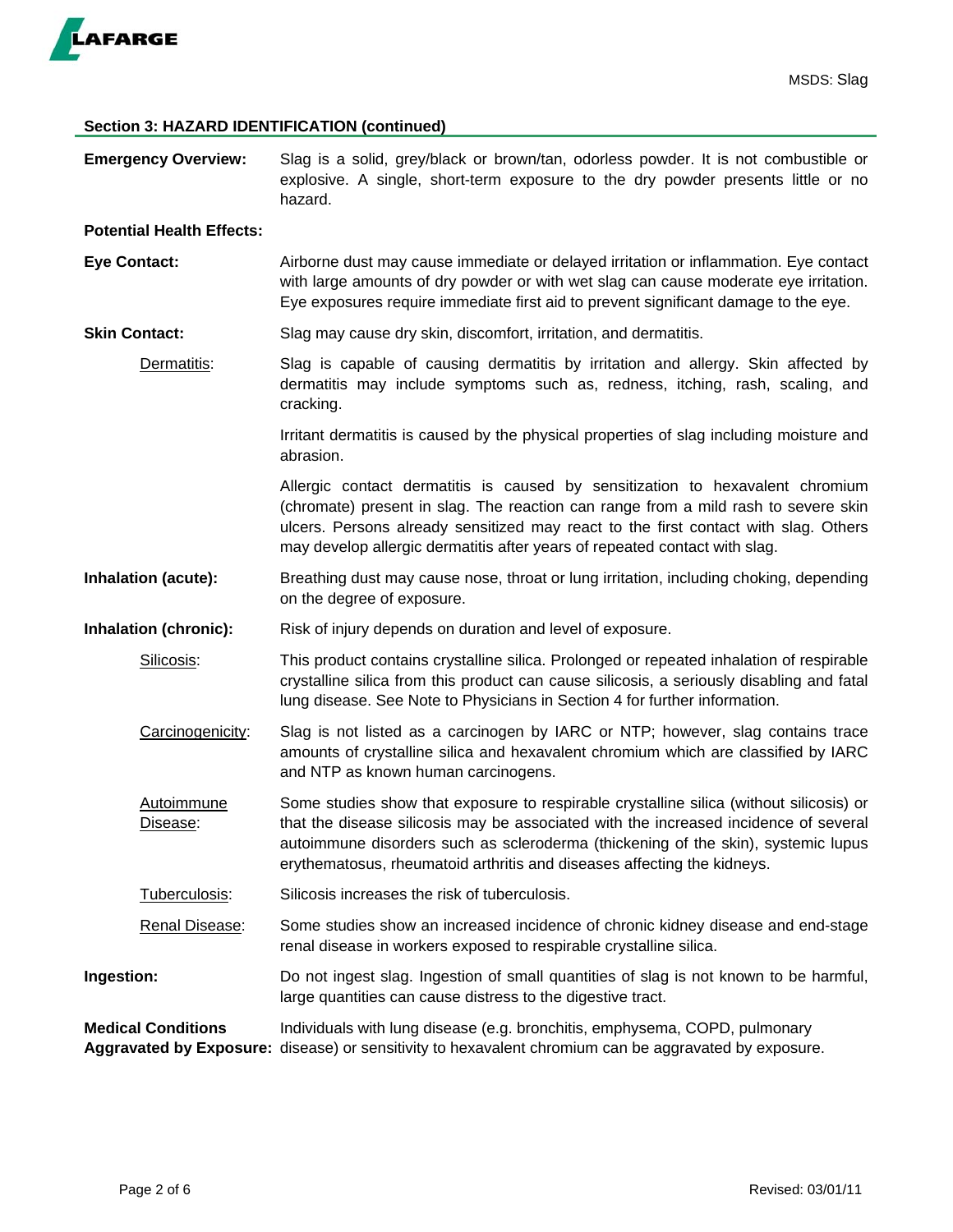

#### **Section 4: FIRST AID MEASURES**

| <b>Eye Contact:</b>       | Rinse eyes thoroughly with water for at least 15 minutes, including under lids, to<br>remove all particles. Seek medical attention for abrasions.                                                                                                                                                                                                                                                                                                                                                                                                                                                                                                                                                                                                                                                                                                                                                                                                 |  |  |
|---------------------------|---------------------------------------------------------------------------------------------------------------------------------------------------------------------------------------------------------------------------------------------------------------------------------------------------------------------------------------------------------------------------------------------------------------------------------------------------------------------------------------------------------------------------------------------------------------------------------------------------------------------------------------------------------------------------------------------------------------------------------------------------------------------------------------------------------------------------------------------------------------------------------------------------------------------------------------------------|--|--|
| <b>Skin Contact:</b>      | Wash with cool water and a pH neutral soap or a mild skin detergent. Seek medical<br>attention for rash, irritation, dermatitis, and prolonged unprotected exposures to<br>wet<br>slag, cement, cement mixtures or liquids from wet cement.                                                                                                                                                                                                                                                                                                                                                                                                                                                                                                                                                                                                                                                                                                       |  |  |
| Inhalation:               | Move person to fresh air. Seek medical attention for discomfort or if coughing or<br>other symptoms do not subside.                                                                                                                                                                                                                                                                                                                                                                                                                                                                                                                                                                                                                                                                                                                                                                                                                               |  |  |
| Ingestion:                | Do not induce vomiting. If conscious, have person drink plenty of water.<br>Seek<br>medical attention or contact poison control center immediately.                                                                                                                                                                                                                                                                                                                                                                                                                                                                                                                                                                                                                                                                                                                                                                                               |  |  |
| <b>Note to Physician:</b> | The three types of silicosis include:                                                                                                                                                                                                                                                                                                                                                                                                                                                                                                                                                                                                                                                                                                                                                                                                                                                                                                             |  |  |
|                           | Simple chronic silicosis – which results from long-term exposure (more than<br>$\bullet$<br>20 years) to low amounts of respirable crystalline silica. Nodules of chronic<br>inflammation and scarring provoked by the respirable crystalline silica form in<br>the lungs and chest lymph nodes. This disease may feature breathlessness<br>and may resemble chronic obstructive pulmonary disease (COPD).<br>Accelerated silicosis - occurs after exposure to larger amounts of respirable<br>$\bullet$<br>crystalline silica over a shorter period of time (5-15 years). Inflammation,<br>scarring, and symptoms progress faster in accelerated silicosis than in<br>simple silicosis.<br>Acute silicosis – results from short-term exposure to very large amounts of<br>$\bullet$<br>respirable crystalline silica. The lungs become very inflamed and may fill with<br>fluid, causing severe shortness of breath and low blood oxygen levels. |  |  |
|                           | Progressive massive fibrosis may occur in simple or accelerated silicosis, but is more<br>common in the accelerated form. Progressive massive fibrosis results from severe<br>scarring and leads to the destruction of normal lung structures.                                                                                                                                                                                                                                                                                                                                                                                                                                                                                                                                                                                                                                                                                                    |  |  |

#### **Section 5: FIREFIGHTING MEASURES**

| <b>Flashpoint &amp; Method:</b><br><b>General Hazard:</b>                                      | Non-combustible<br>Avoid breathing dust. | <b>Firefighting Equipment:</b> | Slag poses no fire-related<br>hazard. A SCBA is<br>recommended to limit<br>exposures to combustion |
|------------------------------------------------------------------------------------------------|------------------------------------------|--------------------------------|----------------------------------------------------------------------------------------------------|
| <b>Extinguishing Media:</b><br>Use extinguishing<br>media appropriate for<br>surrounding fire. |                                          | <b>Combustion Products:</b>    | products when fighting any<br>fire.<br>None.                                                       |

## **Section 6: ACCIDENTAL RELEASE MEASURES**

- **General:** Place spilled material into a container. Avoid actions that cause the slag to become airborne. Avoid inhalation of slag and contact with skin. Wear appropriate protective equipment as described in Section 8. Scrape wet slag and place in container. Allow material to dry or solidify before disposal. Do not wash slag down sewage and drainage systems or into bodies of water (e.g. streams).
- **Waste Disposal Method:** Dispose of slag according to Federal, State, Provincial and Local regulations.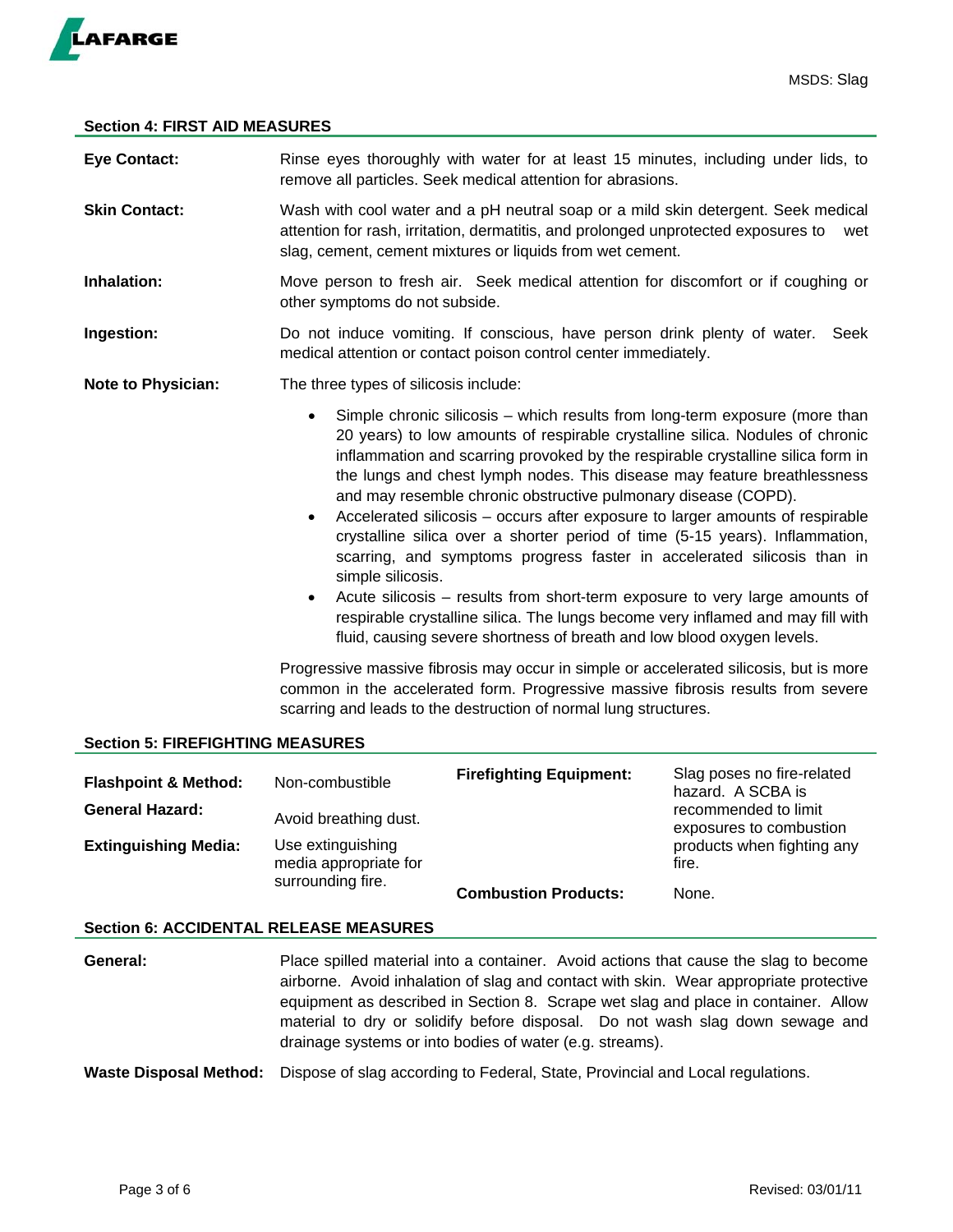

#### **Section 7: HANDLING AND STORAGE**

| General:                    | Handle with care and use appropriate control measures. Keep bulk slag and cement<br>dry until used. When slag is kept wet for long periods of time, the leachate may be<br>discolored and have a sulfurous odor. When this liquid is exposed to oxygen<br>elemental sulfur may precipitate out leaving a solution of calcium thiosulfate.         |                          |            |  |
|-----------------------------|---------------------------------------------------------------------------------------------------------------------------------------------------------------------------------------------------------------------------------------------------------------------------------------------------------------------------------------------------|--------------------------|------------|--|
|                             | Engulfment hazard. To prevent burial or suffocation, do not enter a confined space,<br>such as a silo, bin, bulk truck, or other storage container or vessel that stores or<br>contains slag or cement. Slag and cement can buildup or adhere to the walls of a<br>confined space. The slag or cement can release, collapse or fall unexpectedly. |                          |            |  |
|                             | Properly ground all pneumatic conveyance systems. The potential exists for static<br>build-up and static discharge when moving powders through a plastic, non-<br>conductive, or non-grounded pneumatic conveyance system. The static discharge<br>may result in damage to equipment and injury to workers.                                       |                          |            |  |
| Usage:                      | Cutting, crushing or grinding hardened cement, concrete or other crystalline silica-<br>bearing materials will release respirable crystalline silica. Use all appropriate<br>measures of dust control or suppression, and Personal Protective Equipment (PPE)<br>described in Section 8 below.                                                    |                          |            |  |
| Housekeeping:               | Avoid actions that cause the slag to become airborne during clean-up such as dry<br>sweeping or using compressed air. Use HEPA vacuum or thoroughly wet with water<br>to clean-up dust. Use PPE described in Section 8 below.                                                                                                                     |                          |            |  |
| <b>Storage Temperature:</b> | Unlimited.                                                                                                                                                                                                                                                                                                                                        | <b>Storage Pressure:</b> | Unlimited. |  |
| <b>Clothing:</b>            | Promptly remove and launder clothing that is dusty or wet with slag or cement.<br>Thoroughly wash skin after exposure to dust or wet slag or cement.                                                                                                                                                                                              |                          |            |  |

#### **Section 8: EXPOSURE CONTROLS AND PERSONAL PROTECTION**

**Engineering Controls:** Use local exhaust or general dilution ventilation or other suppression methods to maintain dust levels below exposure limits.

#### **Personal Protective Equipment (PPE):**

- Respiratory Under ordinary conditions no respiratory protection is required. Wear a NIOSH Protection: approved respirator that is properly fitted and is in good condition when exposed to dust above exposure limits.
- Eye Protection: Wear ANSI approved glasses or safety goggles when handling dust or wet slag to prevent contact with eyes. Wearing contact lenses when using slag, under dusty conditions, is not recommended.
- Skin Protection: Wear gloves, boot covers and protective clothing impervious to water to prevent skin contact. Do not rely on barrier creams, in place of impervious gloves. Remove clothing and protective equipment that becomes saturated with wet slag or cement and immediately wash exposed areas.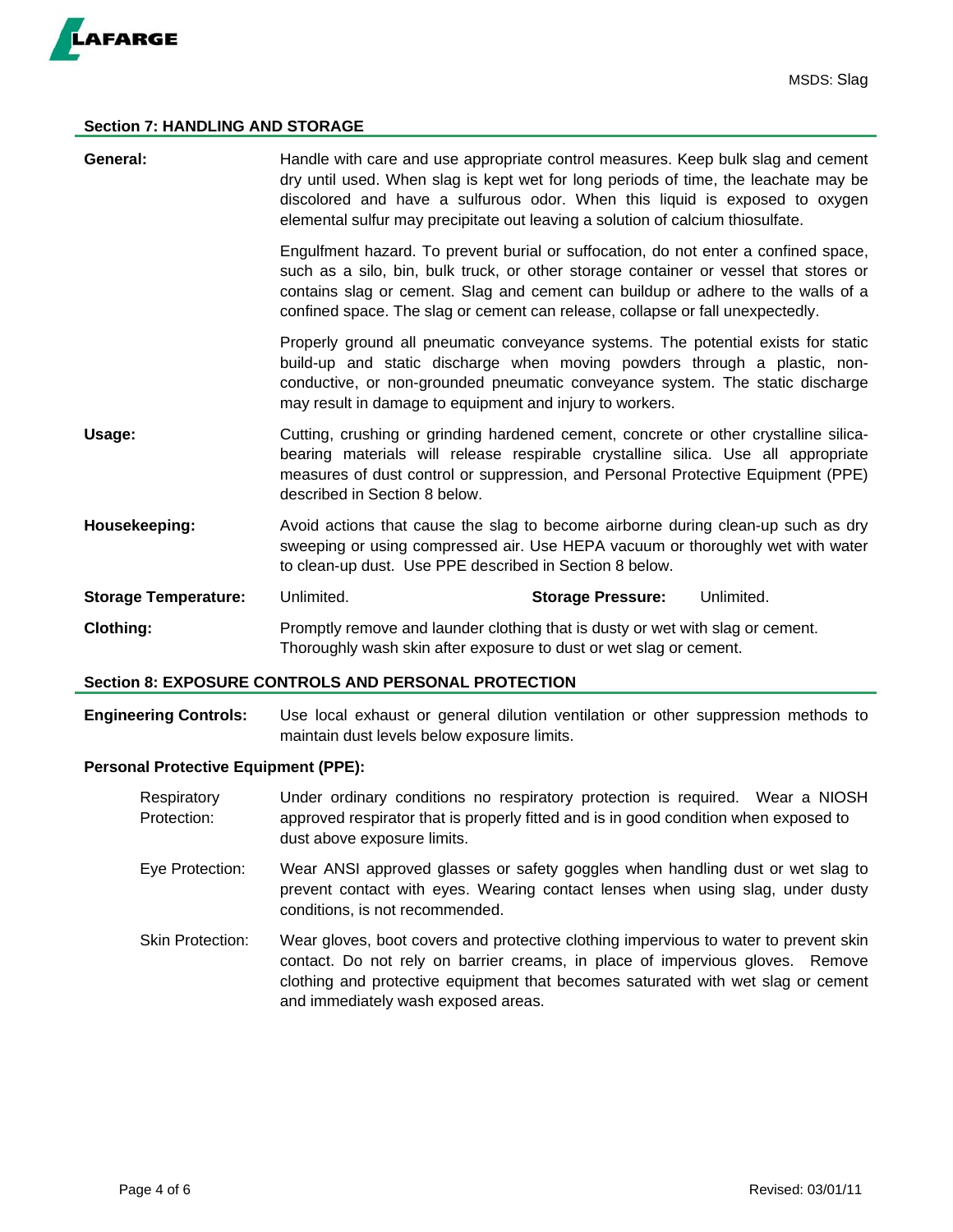

## **Section 9: PHYSICAL AND CHEMICAL PROPERTIES**

| <b>Physical State:</b>   | Solid (powder).                 | <b>Evaporation Rate:</b>    | NA.             |
|--------------------------|---------------------------------|-----------------------------|-----------------|
| Appearance:              | Gray/black or brown/tan powder. | pH (in water):              | 8-11            |
| Odor:                    | None.                           | <b>Boiling Point:</b>       | $>1000^\circ$ C |
| <b>Vapor Pressure:</b>   | NA.                             | <b>Freezing Point:</b>      | None, solid.    |
| <b>Vapor Density:</b>    | NA.                             | <b>Viscosity:</b>           | None, solid.    |
| <b>Specific Gravity:</b> | $2 - 3$                         | <b>Solubility in Water:</b> | Negligible      |

#### **Section 10: STABILITY AND REACTIVITY**

**Stability:** Stable. Keep dry until use. Slag may react with water resulting in a slight release of heat, depending on the amount of lime (calcium oxide) present. Avoid contact with incompatible materials.

**Incompatibility:** Slag is incompatible with acids, ammonium salts and aluminum metal. Slag and cement dissolves in hydrofluoric acid, producing corrosive silicon tetrafluoride gas. Slag and cement reacts with water to form silicates and calcium hydroxide. Silicates react with powerful oxidizers such as fluorine, boron trifluoride, chlorine trifluoride, manganese trifluoride, and oxygen difluoride.

#### **Hazardous Polymerization:** None.

**Hazardous Decomposition:** Hydrogen sulfide gas may be released from moist or wet slag when it is heated.

#### **Section 11 and 12: TOXICOLOGICAL AND ECOLOGICAL INFORMATION**

For questions regarding toxicological and ecological information refer to contact information in Section 1.

## **Section 13: DISPOSAL CONSIDERATIONS**

Dispose of waste and containers in compliance with applicable Federal, State, Provincial and Local regulations.

## **Section 14: TRANSPORT INFORMATION**

This product is not classified as a Hazardous Material under U.S. DOT or Canadian TDG regulations.

## **Section 15: REGULATORY INFORMATION**

| <b>OSHA/MSHA Hazard</b><br><b>Communication:</b> | This product is considered by OSHA/MSHA to be a hazardous chemical and should<br>be included in the employer's hazard communication program.                                                                                                                                                                                                           |  |  |
|--------------------------------------------------|--------------------------------------------------------------------------------------------------------------------------------------------------------------------------------------------------------------------------------------------------------------------------------------------------------------------------------------------------------|--|--|
| <b>CERCLA/SUPERFUND:</b>                         | This product is not listed as a CERCLA hazardous substance.                                                                                                                                                                                                                                                                                            |  |  |
| <b>EPCRA</b><br><b>SARA Title III:</b>           | This product has been reviewed according to the EPA Hazard Categories<br>promulgated under Sections 311 and 312 of the Superfund Amendment and<br>Reauthorization Act of 1986 and is considered a hazardous chemical and a delayed<br>health hazard.                                                                                                   |  |  |
| <b>EPRCA</b><br><b>SARA Section 313:</b>         | This product contains none of the substances subject to the reporting requirements of<br>Section 313 of Title III of the Superfund Amendments and Reauthorization Act of<br>1986 and 40 CFR Part 372.                                                                                                                                                  |  |  |
| <b>RCRA:</b>                                     | If discarded in its purchased form, this product would not be a hazardous waste<br>either by listing or characteristic. However, under RCRA, it is the responsibility of the<br>product user to determine at the time of disposal, whether a material containing the<br>product or derived from the product should be classified as a hazardous waste. |  |  |